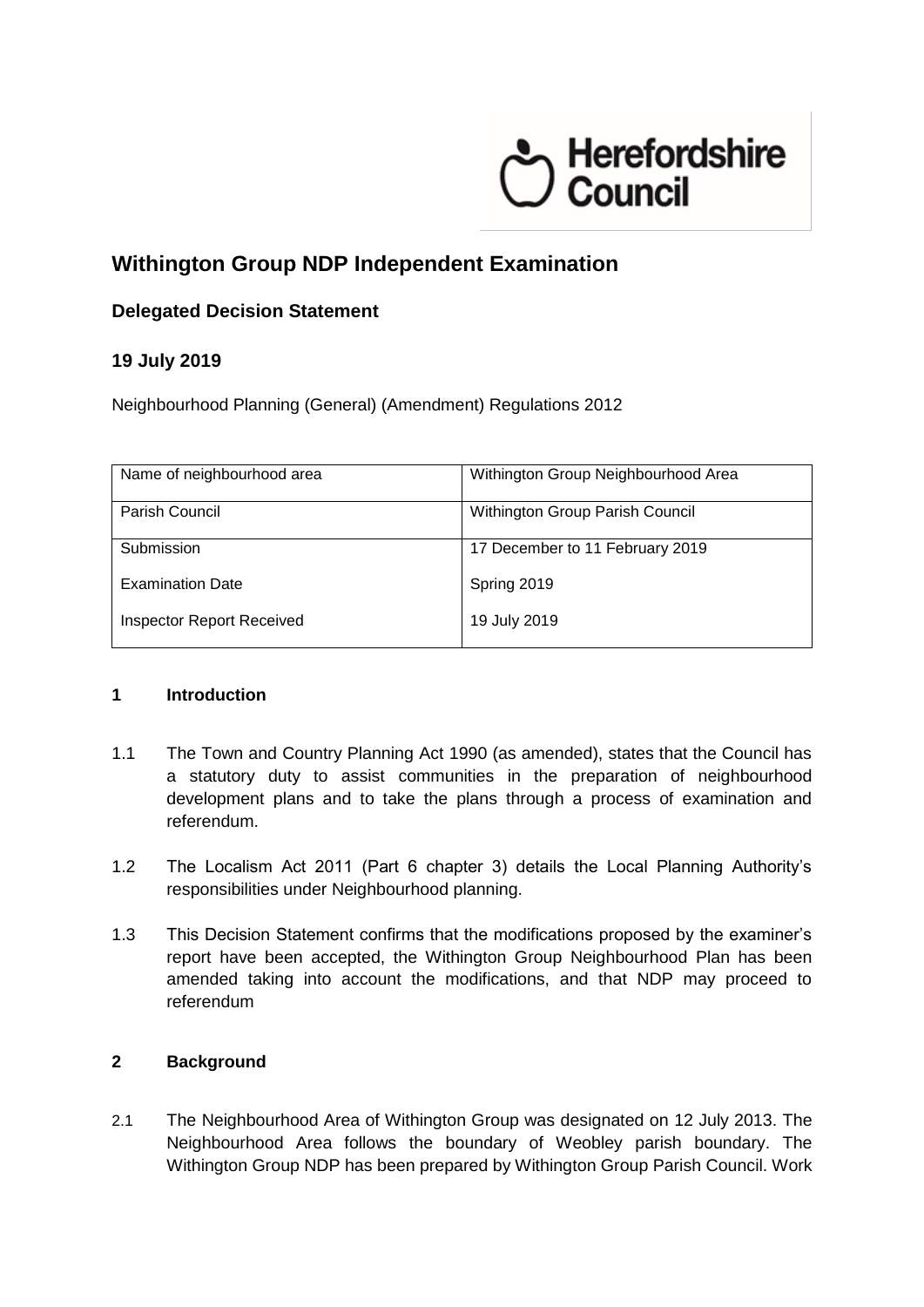on the production of the plan has been undertaken by members of the local community through a Neighbourhood Plan Steering Group since winter 2017.

- 2.2 The Plan was submitted to Herefordshire Council on 12 December 2018, and the consultation under Regulation 16 took place between the 17 December 2018 to 11 February 2019, where the Plan was publicised and representations invited.
- 2.3 On 26 March 2019 Ann Skippers was appointed by Herefordshire Council, with the consent of the Parish Council, to undertake the examination of the Withington Group NDP and to prepare a report of the independent examination.
- 2.4 The examiner's report concludes that subject to making the minor modifications recommended by the examiner, the plan meets the basic conditions set out in the legislation and should proceed to a Neighbourhood Planning referendum.
- 2.5 Having considered each of the recommendations made within the examiner's report and the reasons for them, Herefordshire Council (in accordance with the 1990 Act Schedule 4B paragraph 12) has decided to make the modifications to the draft plan referred to in Section 3 below to ensure that the draft plan meets the basic conditions set out in legislation.

#### **3 Recommendations by the examiner**

3.1 The table 1 below details the recommendations made by the examiner within her report along with the justification:

Where modifications are recommended they appear in **bold text**, specific changes to the wording of the policies or new wording these appear in *italics*.

| <b>Policy</b>     | <b>Modification recommended</b>                                                                       | <b>Justification</b>                        |
|-------------------|-------------------------------------------------------------------------------------------------------|---------------------------------------------|
| Modification      | Amend the dates of the Plan period to "2011 -<br>2031"                                                | For compliance<br>with the Core<br>Strategy |
| Plan period       | Ensure that the Plan period is consistent<br>throughout the documents                                 |                                             |
| Modification<br>2 | Add the words "and the public" at the end of<br>bullet point four on page 2 of the Plan               | In the interests of<br>accuracy             |
| Foreword          | Add a new bullet point that reads: "A period of<br>formal consultation" after bullet point five       |                                             |
|                   | Delete the words "a government appointed" in<br>bullet point six and replace with "an<br>independent" |                                             |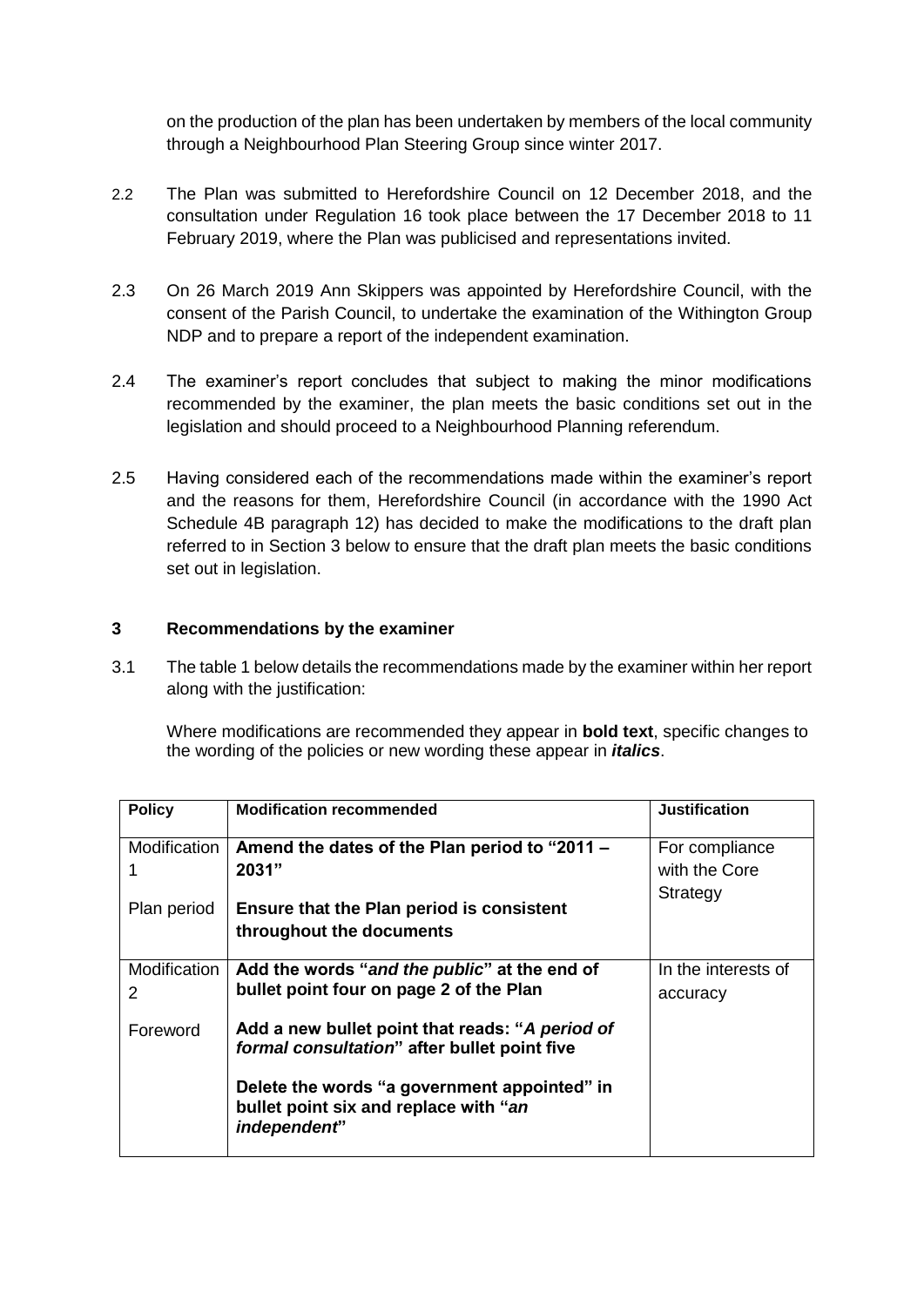| Modification<br>3              | Add the word "in" after " Withington which is"<br>in paragraph 4.1 on page 10 of the Plan                                                                                                                                                                                                                                                                                                       |                                                                                                                                                                           |
|--------------------------------|-------------------------------------------------------------------------------------------------------------------------------------------------------------------------------------------------------------------------------------------------------------------------------------------------------------------------------------------------------------------------------------------------|---------------------------------------------------------------------------------------------------------------------------------------------------------------------------|
| Line 8 of<br>paragraph<br>4.1  |                                                                                                                                                                                                                                                                                                                                                                                                 |                                                                                                                                                                           |
| Modification<br>4              | Add the words "and as shown on the Withington<br>Policies Map" after "The following sites" in the<br>policy                                                                                                                                                                                                                                                                                     | In the interest of<br>clarity                                                                                                                                             |
| Policy P1                      | Replace the words "allocated for residential<br>care" with "allocated for age restricted<br>residential development' in paragraph 4.3 on<br>page 11 of the Plan                                                                                                                                                                                                                                 |                                                                                                                                                                           |
| Modification<br>5<br>Policy P2 | Change the title of the policy to "Withington<br><b>Settlement Boundary and Withington Marsh</b><br><b>Settlement Boundary"</b>                                                                                                                                                                                                                                                                 | To meet the basic<br>conditions and in<br>particular be in<br>general conformity<br>with CS Policies<br>RA2 and RA3 and<br>help to achieve<br>sustainable<br>development. |
| Modification<br>6<br>Policy P3 | Change the second sentence of the policy to<br>read: "A site is allocated for approximately six<br>dwellings at Townsend Farm in Westhide."<br>Delete the sentence "No further individual<br>redundant sites or adjacent sites take together<br>should provide for more than three dwellings."<br>From paragraph 4.16 on page 14 of the Plan<br>Change the fourth sentence in paragraph 4.17 on | To meet basic<br>conditions.                                                                                                                                              |
|                                | page 15 of the Plan to read:<br>"It is considered that within the settlement<br>boundary only infill development of no more than<br>three dwellings will be acceptable."                                                                                                                                                                                                                        |                                                                                                                                                                           |
| Modification<br>7<br>Policy P4 | Change criterion d. to read: "Detached garages to<br>dwellings should not usually project beyond the<br>front or principal elevation of the dwelling and<br>attached garages should be designed to appear<br>subservient to the main dwelling and not visually<br>dominate the street scene."                                                                                                   | To meet basic<br>conditions.                                                                                                                                              |
|                                | Change criterion h. to read: "If the amenity of new<br>residential occupiers might be adversely affected<br>by existing agricultural or commercial activity,<br>suitable mitigation measures must be included in<br>the design of the scheme and its layout. Where it<br>is not possible to satisfactorily mitigate against                                                                     |                                                                                                                                                                           |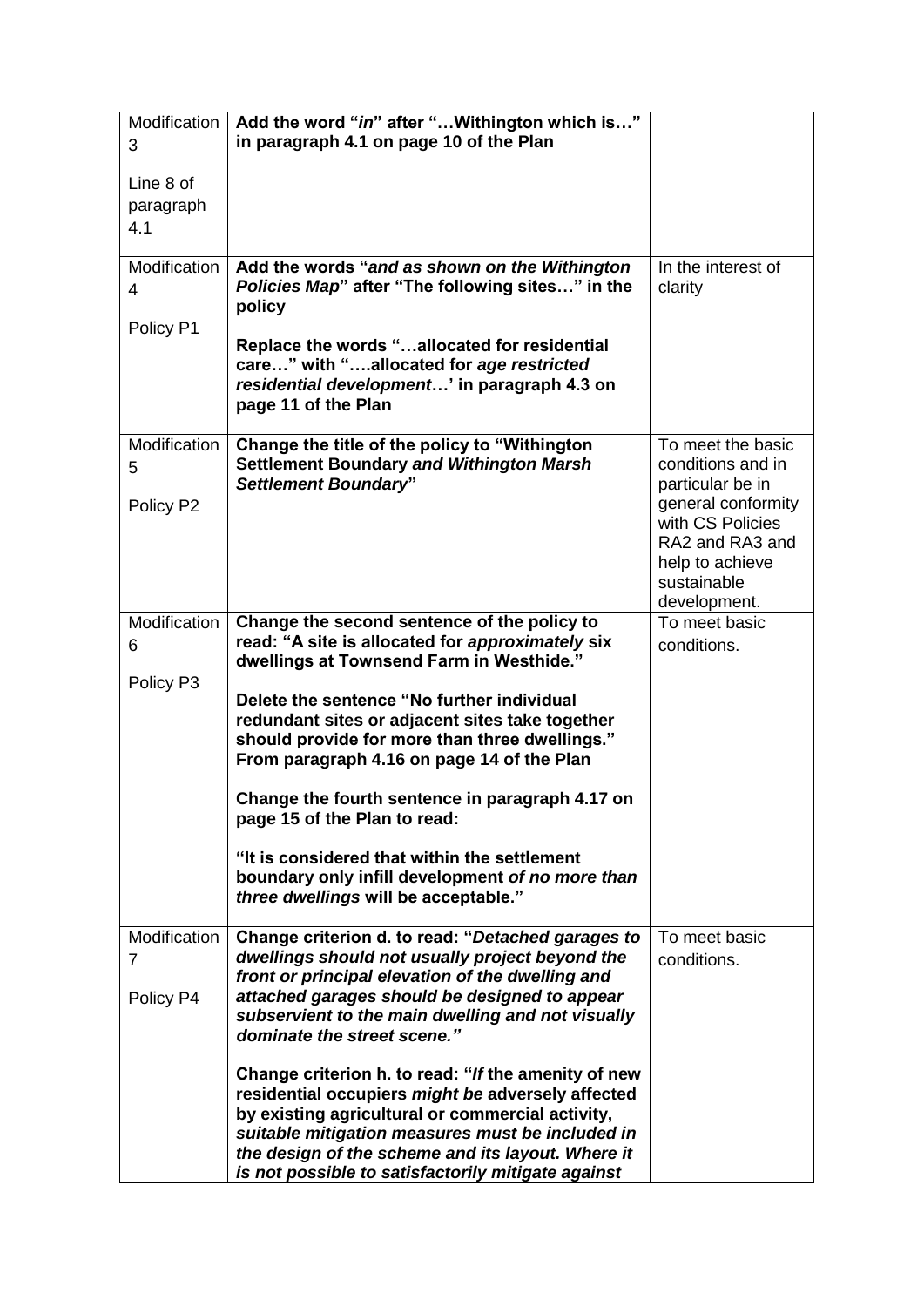|                       | any potential harm, planning permission will not<br>be granted."                                                                                                                                                                             |                                                                                                                                                                                                               |
|-----------------------|----------------------------------------------------------------------------------------------------------------------------------------------------------------------------------------------------------------------------------------------|---------------------------------------------------------------------------------------------------------------------------------------------------------------------------------------------------------------|
| Modification<br>8     | Delete Policy P5 and<br>its supporting<br>text<br>(paragraphs 4.22 – 4.25)                                                                                                                                                                   | To meet basic<br>conditions.                                                                                                                                                                                  |
| Policy P5             |                                                                                                                                                                                                                                              |                                                                                                                                                                                                               |
| Modification<br>9     | Delete reference to CS Policy OS3 in paragraph<br>4.26 on page 19 of the Plan                                                                                                                                                                | For purpose of<br>clarity                                                                                                                                                                                     |
| Policy P6             | Delete St Peter's Church area notated as a LGS<br>from the Policies Map                                                                                                                                                                      |                                                                                                                                                                                                               |
|                       | Delete the school and playing fields site and the<br>area west of Duke Street from the proposed Duke<br><b>Street area</b>                                                                                                                   |                                                                                                                                                                                                               |
|                       | Change the wording of Policy P6 to read:                                                                                                                                                                                                     |                                                                                                                                                                                                               |
|                       | "The following green spaces and identified on the<br><b>Policies Maps are designated as Local Green</b><br>Spaces. These are protected from development<br>which would detract from the character,<br>appearance and function.               |                                                                                                                                                                                                               |
|                       | [list retained spaces by name/address only i.e.<br>deleting "(Strategic Gap)" from existing number<br>6]                                                                                                                                     |                                                                                                                                                                                                               |
|                       | Consequential amendments will be required to<br>the Policies Maps                                                                                                                                                                            |                                                                                                                                                                                                               |
| Modification          | <b>Reword Policy P7 to read:</b>                                                                                                                                                                                                             | To ensure the                                                                                                                                                                                                 |
| 10<br>Policy P7       | "Where appropriate, development will be required<br>to make a proportionate contribution towards the<br>provision of transport infrastructure in the Parish.<br>The priority list includes: [retain list a. - e. as<br>currently presented]" | policy takes<br>account of national<br>policy and<br>guidance, will<br>generally conform<br>to the CS and in<br>particular Policies<br>SS4 and MT1 and<br>will help to achieve<br>sustainable<br>development. |
| Modification<br>11    | Delete the first "and" from the first sentence of<br>Policy P10                                                                                                                                                                              | To meet basic<br>conditions                                                                                                                                                                                   |
| Policy P10<br>and P11 | Delete the "and" from Policy P11                                                                                                                                                                                                             |                                                                                                                                                                                                               |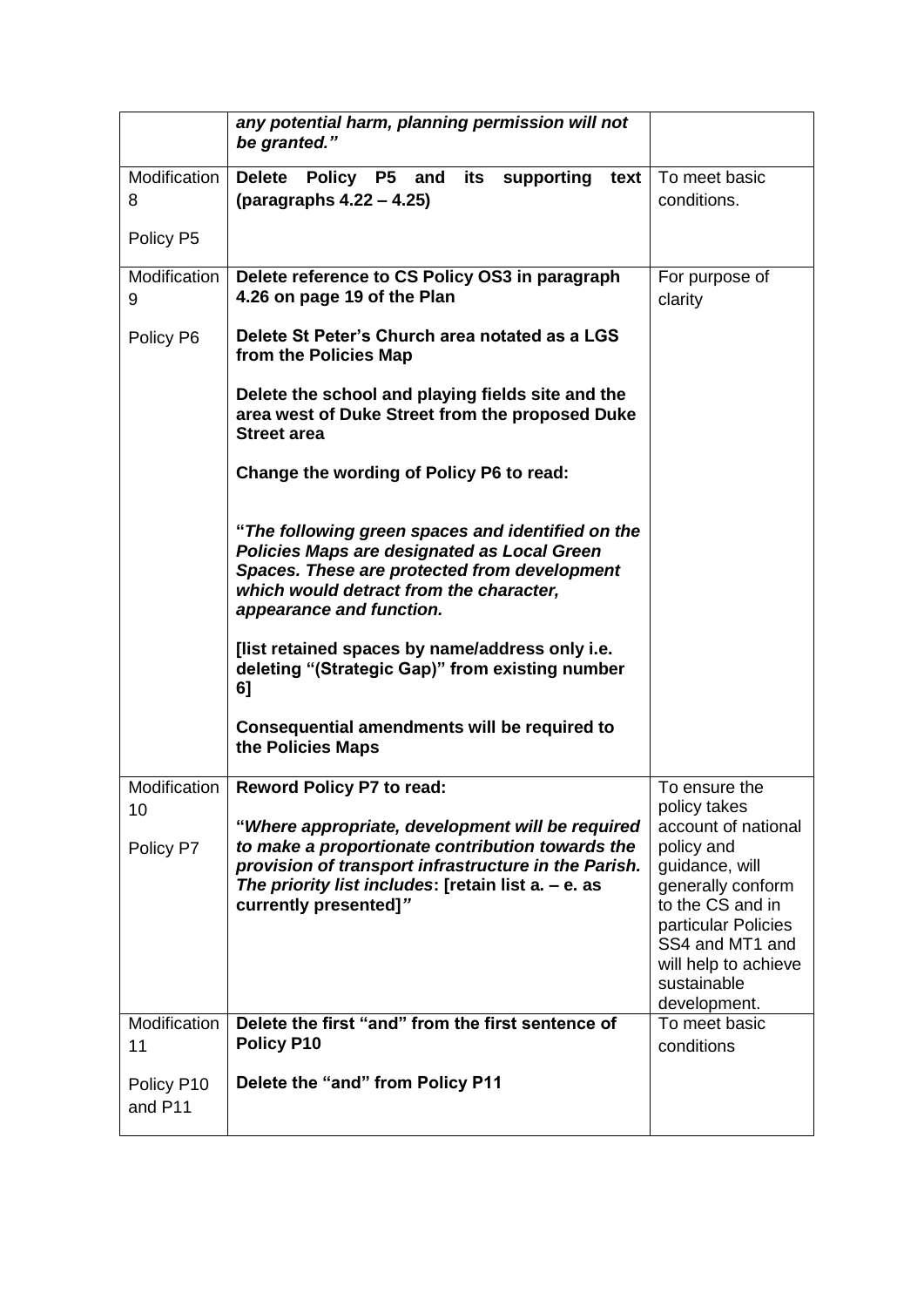| Modification<br>12<br>Policy P12 | Delete the words "provided that any adverse<br>affects on nearby residential properties can be<br>suitably mitigated.' from the first sentence of the<br>policy<br>Delete the second sentence of the policy<br>Delete the third sentence of the policy<br>Delete the second sentence of the supporting text<br>in paragraph 4.32 on page 21 after "The Parish<br>Council fully supports its continued operation."       | To meet basic<br>conditions                   |
|----------------------------------|-------------------------------------------------------------------------------------------------------------------------------------------------------------------------------------------------------------------------------------------------------------------------------------------------------------------------------------------------------------------------------------------------------------------------|-----------------------------------------------|
|                                  | Delete the last sentence of paragraph 4.32                                                                                                                                                                                                                                                                                                                                                                              |                                               |
| Modification<br>13<br>Policy P13 | Delete Policy P13 and its supporting text                                                                                                                                                                                                                                                                                                                                                                               | To avoid<br>unnecessary<br>duplication        |
| Modification<br>14<br>Policy P14 | <b>Reword Policy P14 to read:</b><br>"Proposals for new polytunnels must take<br>account of existing landform, trees and<br>hedgerows on and near the site and demonstrate<br>that the effect on the character and appearance of<br>the landscape will be acceptable. Measures to<br>ensure proper management of any rainwater run-<br>off from the site should also be detailed at the<br>planning application stage." | To meet basic<br>conditions                   |
| Modification<br>15<br>Policy P16 | Change 2. of the policy to read:<br>"Where appropriate, development will be required<br>to make a proportionate contribution towards the<br>provision of community infrastructure in the<br>Parish. The priority list includes:<br>[retain list a. - f. as currently presented]"                                                                                                                                        | To help achieve<br>sustainable<br>development |
| Modification<br>16<br>Appendices | Add a sentence to Appendix 2 that reads:<br>"The information on this map reflects information<br>correct at the time of writing the Plan. Up to date<br>information should be sought from the local<br>planning authority, the Parish Council or<br>appropriate statutory body."                                                                                                                                        | For clarity                                   |

## **4 Post Adoption SEA and HRA**